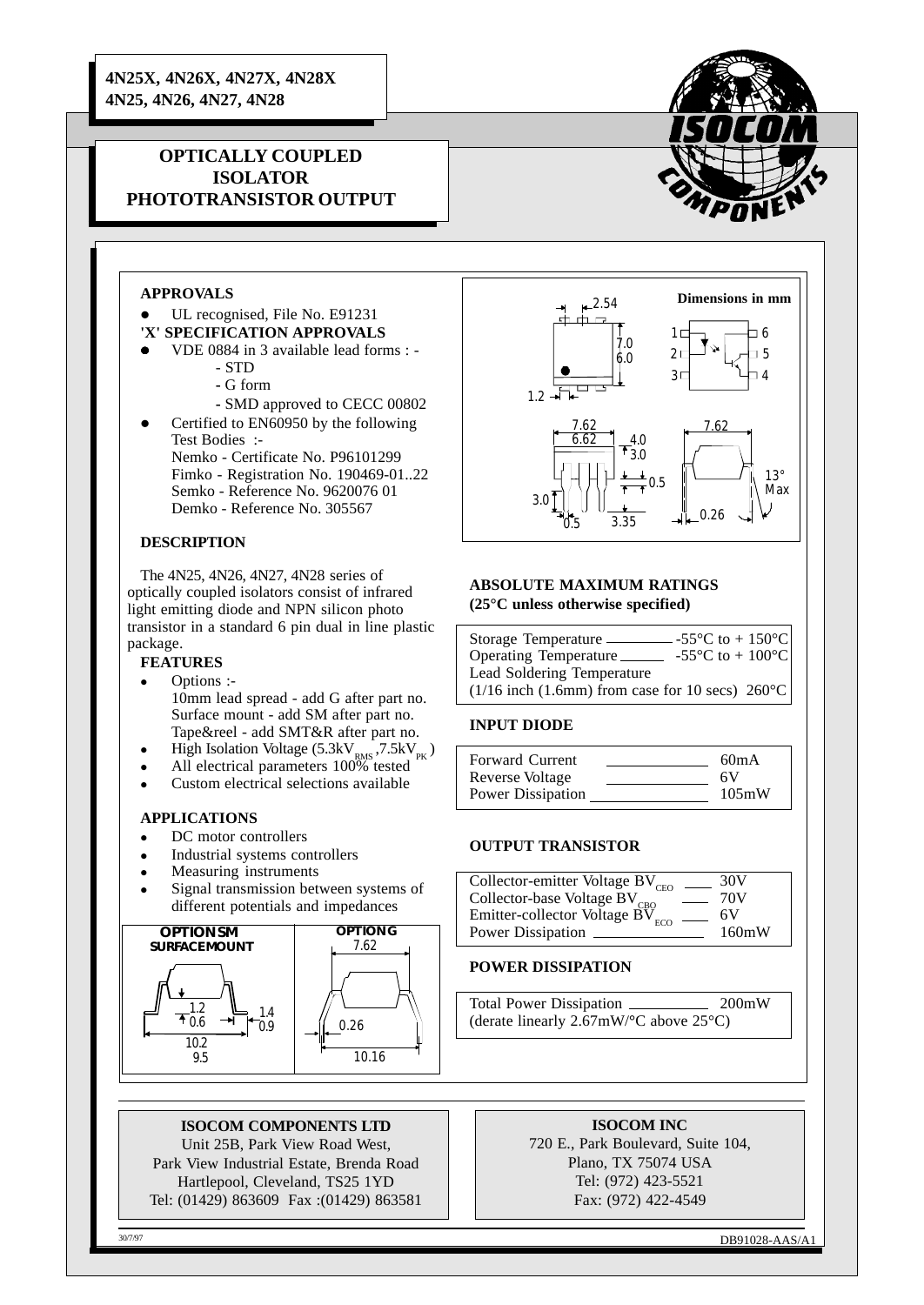|         | <b>PARAMETER</b>                                                                                                                                                                                                                                                                                                                            | <b>MIN</b>                              | <b>TYP</b>                                 |           | <b>MAX UNITS</b>                                                                                        | <b>TEST CONDITION</b>                                                                                                                                                                                                               |
|---------|---------------------------------------------------------------------------------------------------------------------------------------------------------------------------------------------------------------------------------------------------------------------------------------------------------------------------------------------|-----------------------------------------|--------------------------------------------|-----------|---------------------------------------------------------------------------------------------------------|-------------------------------------------------------------------------------------------------------------------------------------------------------------------------------------------------------------------------------------|
| Input   | Forward Voltage $(VF)$<br>Reverse Voltage $(V_p)$<br>Reverse Current $(I_p)$                                                                                                                                                                                                                                                                | 6                                       | 1.2                                        | 1.5<br>10 | V<br>V<br>$\mu A$                                                                                       | $IF = 10mA$<br>$I_R = 10 \mu A$<br>$V_R = 6V$                                                                                                                                                                                       |
| Output  | Collector-emitter Breakdown (BV <sub>CEO</sub> )<br>(Note 2)<br>Collector-base Breakdown (BV <sub>CBO</sub> )<br>Emitter-collector Breakdown (BV $_{\text{ECO}}$ )<br>Collector-emitter Dark Current $(I_{CEO})$<br>Collector-base Dark Current $(I_{CBO})$                                                                                 | 30<br>70<br>6                           |                                            | 50<br>20  | V<br>V<br>V<br>nA<br>nA                                                                                 | $I_c = 1mA$<br>$I_c = 100\mu A$<br>$I_E = 100\mu A$<br>$V_{CE} = 10V$<br>$V_{CF} = 10V$                                                                                                                                             |
| Coupled | Current Transfer Ratio (CTR)<br>4N25, 4N26<br>4N27, 4N28<br>Collector-emitter Saturation VoltageV <sub>CE(SAT)</sub><br>Input to Output Isolation Voltage $V_{\text{ISO}}$<br>Input-output Isolation Resistance $R_{\text{ISO}}$<br>Turn-on Time<br>ton<br>Turn-off Time<br>toff<br><b>Output Rise Time</b><br>tr<br>Output Fall Time<br>tf | 20<br>10<br>5300<br>7500<br>$5x10^{10}$ | 4<br>3<br>$\overline{c}$<br>$\overline{2}$ | 0.5       | $\%$<br>%<br>V<br>$\rm V_{\rm RMS}$<br>$\rm V_{_{PK}}$<br>Ω<br>$\mu$ s<br>$\mu$ s<br>$\mu$ s<br>$\mu s$ | 10mA I <sub>F</sub> , 10V V <sub>CE</sub><br>10mA $I_F$ , 10V $V_{CE}$<br>50mA $IF$ , 2mA $IC$<br>See note 1<br>See note 1<br>$V_{\text{no}} = 500V$ (note 1)<br>$V_{cc} = 10V$ ,<br>$IF = 10$ mA, R <sub>L</sub> = 100Ω<br>(FIG 1) |

# **ELECTRICAL CHARACTERISTICS** (  $T_A = 25^{\circ}$ C Unless otherwise noted )

Note 1 Measured with input leads shorted together and output leads shorted together.

Note 2 Special Selections are available on request. Please consult the factory.



**FIG 1**